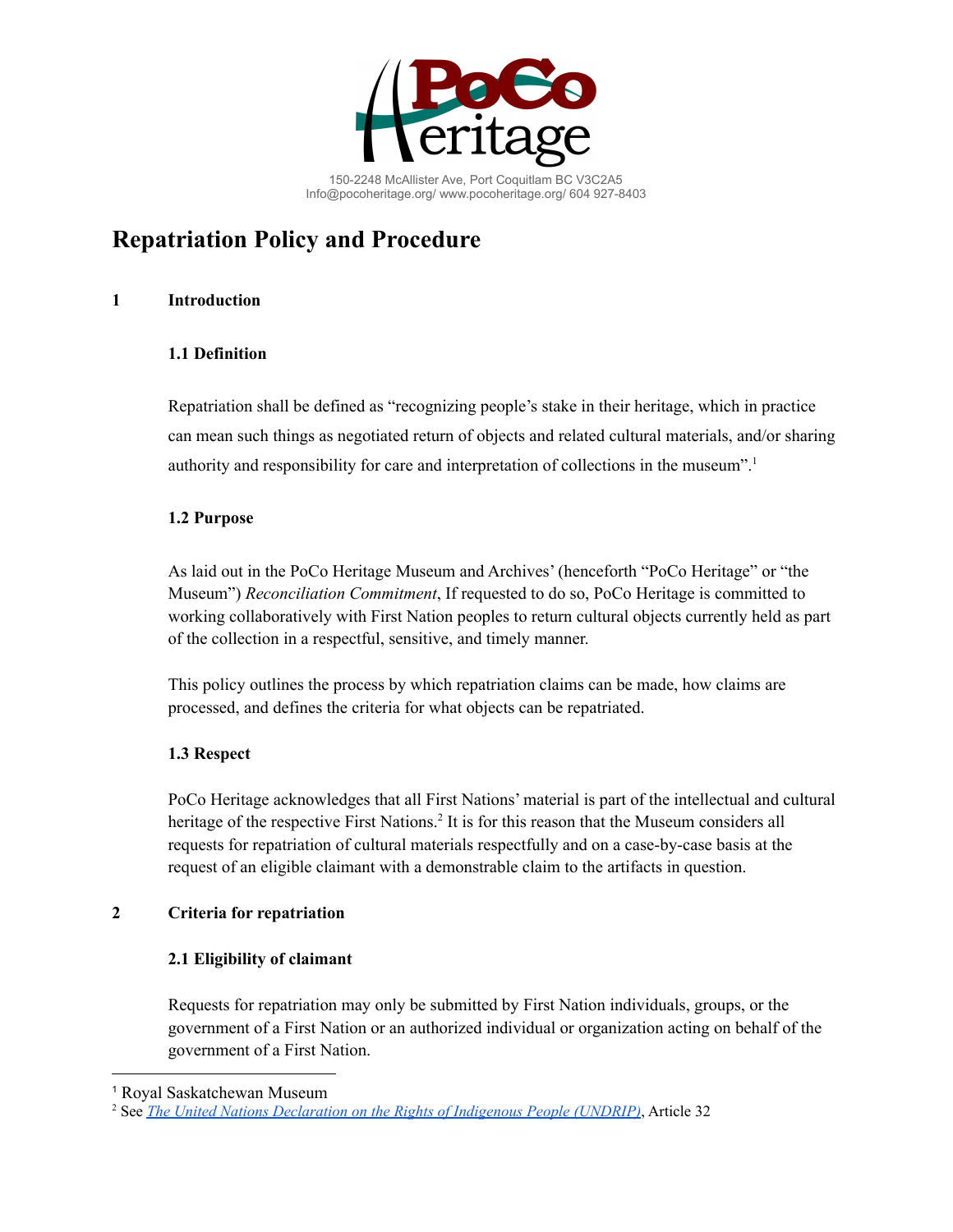

A relationship must be demonstrated to exist between the claimant(s) and the requested material. This relationship can be lineal descent or cultural affiliation. Cultural affiliation can be based on biological, historical, geographical, genealogical, archeological, linguistic, ethnological, archival, or expert opinion.

# **2.2 Eligibility of objects**

Only objects related to the material culture of a First Nation are eligible for repatriation. Art commissioned by PoCo Heritage is not eligible for repatriation.

# **3 Claim Process**

## **3.1 Format of claim**

Requests for repatriation of cultural materials should be made in writing and addressed to the Museum Manager of the PoCo Heritage Museum and Archives.

Requests must:

a) clearly identify the group(s) and/or individual(s) making the claim

b) identify the object(s) requested for repatriation

c) indicate the reasons for the request including a statement on the relationship between the materials and the claimant(s)

# **3.2 Acknowledgement of claim**

The Museum Manager will acknowledge receipt of the claim, inform the Board of Directors, and direct the Collections Committee to review the request.

#### **4 Claim Review**

#### **4.1 Process**

Upon receipt of the repatriation claim, the Collections Committee will: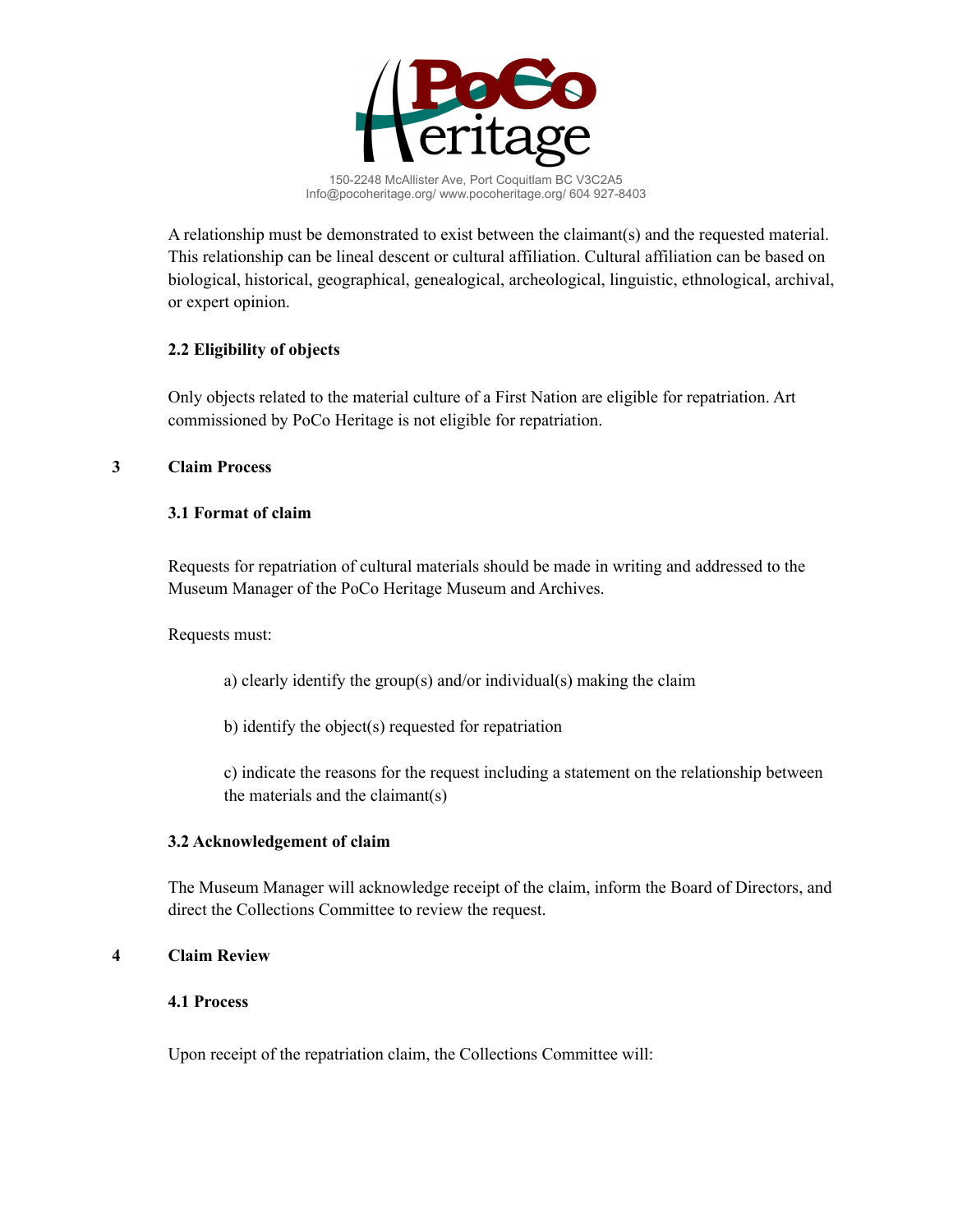

- a) Review all records and information received from the requestor(s) concerning the object(s) requested;
- b) Notify relevant First Nation communities of the request.
- c) Take other necessary steps to identify other possible claimants.
- d) Submit recommendations in writing to the Board of Directors for approval.
- e) Inform claimant(s) of the Board of Directors' decision and, if approved, carry out transfer of the object(s) and/or alternate resolution(s) after ensuring that records are properly maintained as outlined in Section 6.

## **4.2 Conflicting claims**

PoCo Heritage will not be involved in the adjudication or resolution of conflicting or duplicate claims and will not act on a claim until all the claimants have resolved all ownership disputes.

If conflicting claims exist, PoCo Heritage will inform parties that a conflict exists and defer decisions about repatriation until the conflict has been resolved between claimants and written confirmation of this resolution is received from all involved parties.

#### **4.3 Other factors governing decisions**

While PoCo Heritage recognizes that First Nations are governed by their own traditions and policies, any negotiating position taken by PoCo Heritage must be guided by Canadian Law and PoCo Heritage's own policies and procedures.

#### **5 Alternate resolutions**

PoCo Heritage will honour the particulars of each claim to the best of their ability should they include requests for solutions other than transfer of the claimed material. This may include: special access to holdings, loans, exhibits, stewardship and/or co-ownership arrangement; replication of artifacts; and/or respectful storage and/or display of collections in accordance with the advice of the originating peoples.

If the Museum is requested to maintain the items for any reason or length of time, PoCo Heritage will commit to maintaining the material culture in a facility accessible to the public and see to the long-term preservation of these objects to the best of its ability as long as they remain in their possession.